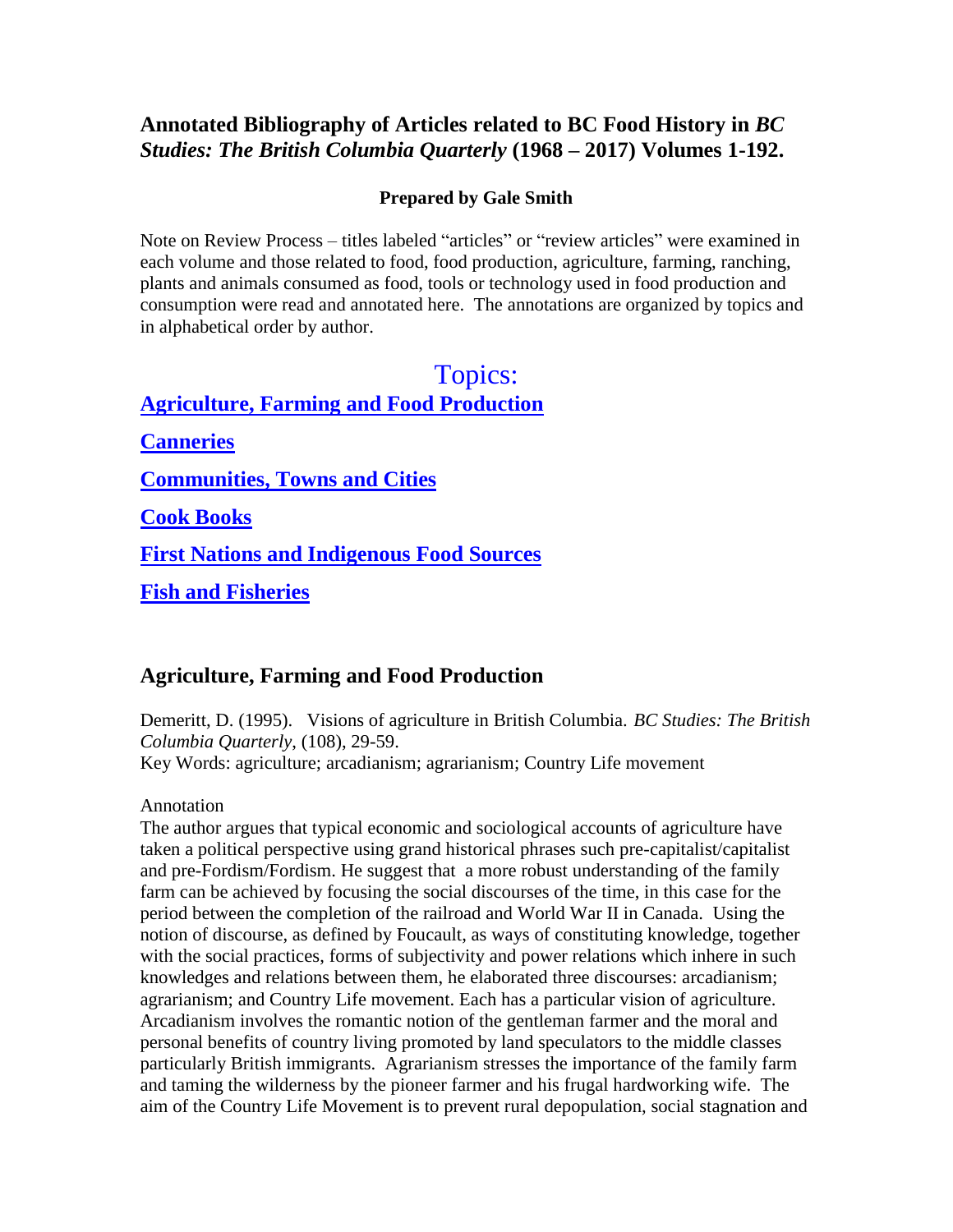economic decline by various educational and social initiatives, for example, Women's and Farmers Institutes, business efficiency, scientific farming and cooperatives. What each of these discourses have in common is the belief that rural life is the good life.

Garrish, C. (2002/03). Unscrambling the omelette: understanding British Columbia's Agricultural Land Reserve, *BC Studies: The British Columbia Quarterly*, (136), 25-55. Key Words: Agricultural Land Reserve (ALR), policy development

## Annotation

This account, written almost 30 years since the establishment of the Agricultural Land Reserve (ALR) and the administrative authority the Agricultural Land Commission (ALC), sets the notion of agricultural land reserves in historical context tracing it to restrictive covenants and American influences such as the environmental movement which caused a re-evaluation of land use. Then the author outlines why the ALC decisions have been controversial and the objectives of the ALR difficult to achieve attributing this to the urban – rural divide and the influence of urban values. Using several examples to illustrate, he explores the question whether devolution is a "phantom menace" or "new hope".

Jones, D. C. (1978). "We cannot allow it to be run by those who do not understand education." Agricultural schooling in the twenties. *BC Studies: The British Columbia Quarterly*, (39), 30- 60.

Key Words: Agricultural Instruction Act; early history of Elementary Agriculture Education in British Columbia; role of fairs and exhibitions

## Annotation

The Agricultural Instruction Act introduced in 1913 prompted a diversity of programs throughout the country until it was terminated in 1925. This account focuses on British Columbia and how it was implemented under the direction of John Wesley Gibson who was the Director of Elementary Agriculture Education form 1914 to 1929. The vision of the act was to revive the rural areas of the country through the schools. Gibson's vision was that agricultural activities in schools were for character building. He put in place a system of district supervisors who began the first phase of agriculture education, gardening programs. Since climate and a number of other factors limited the success of gardening a second phase was implement involving livestock, mandatory home projects and school clubs. These projects by both boys and girls were then exhibited at local fairs or exhibitions. A good portion of the article articulates the difficulties with the exhibitions that led to the demise of the school program particularly the competing values of commercialism and competition verses character building.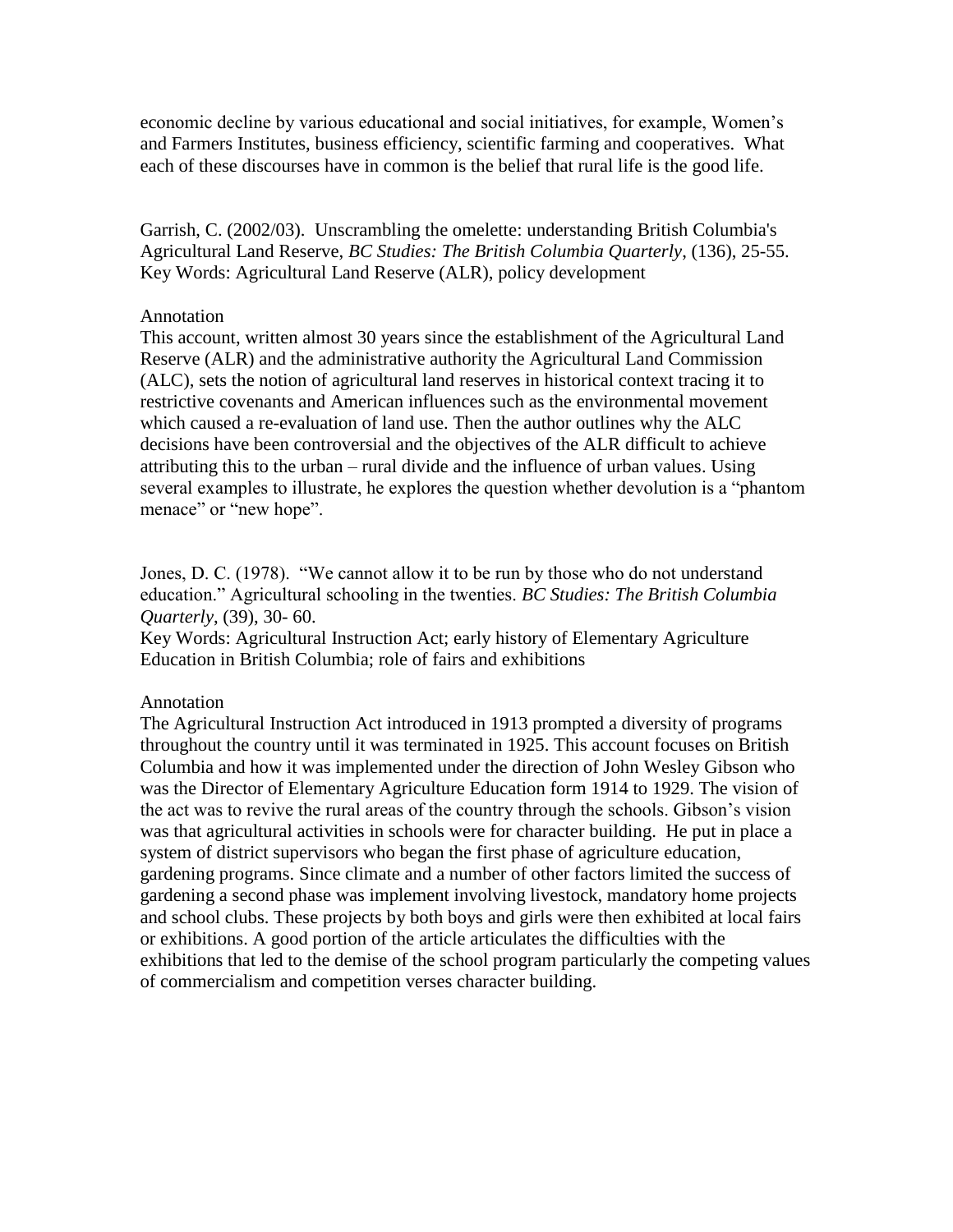Maglaghlan. M. (1974-75). The success of the Fraser Valley Milk Producers' Association *BC Studies: The British Columbia Quarterly*, (24), 52-64.

Key Words: history of the dairy industry in BC, milk products, agricultural cooperatives

## Annotation

This article traces the history of the Fraser Valley Milk Producers' Association from 1913 to 1969 outlining its formation, how it has been able to survive adversity (e.g., the depression of the 1930's which caused the collapse of most coo-operatives) and factors that have led to its success (e.g., the invention of centrifugal cream separator and the establishment creameries; geographic advantage; shrewd leadership; ability to regulate the market). It has very detailed economic information and a strong discussion of the impact of provincial legislation. It is a case study of an agricultural cooperative and of the influence of marketing boards in British Columbia.

Murton, J. (2014/15) The long question of food and land: A review essay, *BC Studies: The British Columbia Quarterly*, (184), 125-137. Key Words: farming; historical memory

## Annotation

This is a review essay where the author uses four publications to discuss farming that he argues "has never loomed large in British Columbia's public heritage and historical memory" (p. 126). The books are: A Year at Killara Farm by Christine Allen; The Light through the Trees: Reflections on Land and Farming by Luanne Armstrong; Ginty's Ghost: A Wilderness Dweller's Dream by Chris Czajkowski; and Keeping It Living: Traditions of Plant Use and Cultivation on the Northwest Coast of North America by Douglas Deur and Nancy J. Turner. He uses the last book to show that cultivation and food production was in place long before the first settlers arrived but "to European colonizers and anthropologists this did not look like farming. Farming meant tidy rows of one plant, enclosed by fences and replanted from seed every year, not a collection of perennial crops growing together in polycultures" (p. 127). Since it was not recognized as farming, the settlers "imposed a Cartesian landscape of reworked ecosystems marked out by fences and patrolled by farm families well aware of their property rights, a landscape with no room for the subsistence systems of First Nations" (p. 129) as variously illustrated by the other three books. In both situations, colonial farms and First Nation's food cultivation the main motivation was finding a way to address hunger. However the subsistence value of small farms is frequently dismissed or ignored with governments primarily interested in commercial agriculture and historians reliant on government sources.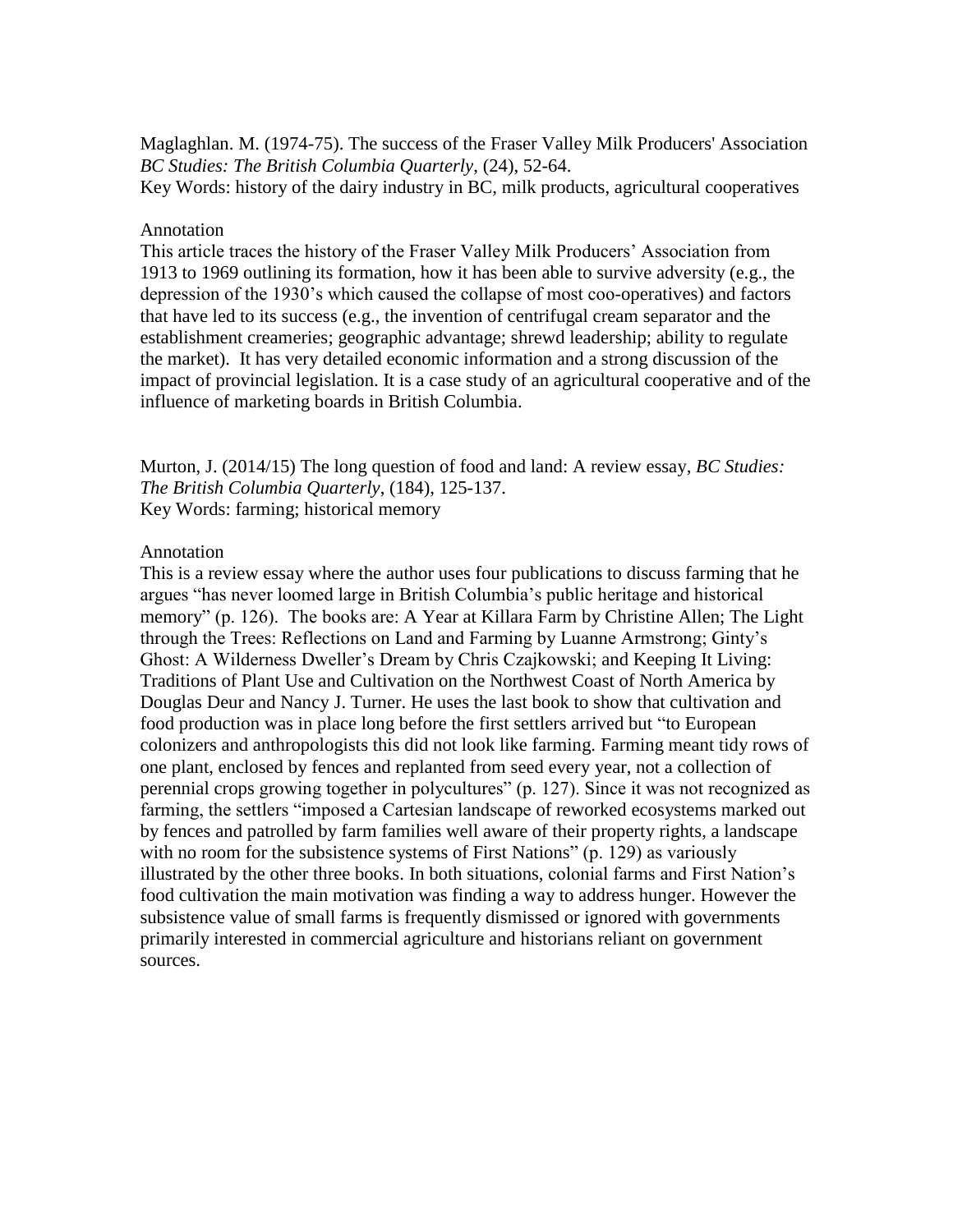Petter, A. (1985). Sausage making in British Columbia's NDP government: The creation of the Land Commission Act, August 1972-April 1973. *BC Studies: The British Columbia Quarterly*, (65), 3-33.

Key Words: Agricultural Land Reserve (ALR), policy development

### Annotation

This is not about sausage making, rather sausage making is used as a metaphor to explain that much like sausages, people might not want to know what went into the creation of the Agricultural Land Reserve. The Land Commission Act in 1973, established the Agricultural Land Reserve and Agricultural Land Commission, was created to preserve agricultural land and foster farming thus ensuring food production for the future in the province. It is often held up as the model for land preservation and future food security preventing the loss of prime agricultural land to residential and urban development. This article concentrates on the how such foresighted legislation was able to come into being. It provides some background on previous efforts but mainly gives a blow by blow account of the events and players (particularly David Stupich, Minister of Agriculture and Sigurd Peterson, who was the appointed deputy minister) in the establishment of the ALR. It is a study of policy development particularly demonstrating how the lack of planning structures and of the influence of individuals and political will enabled the creation of the act.

Riis, N. (1973). The Walhachin myth: A study in settlement abandonment, *BC Studies: The British Columbia Quarterly***,** (17), 3 – 25. Key Words: agricultural settlement failure; Walhachin

### Annotation

Riis argues that current settlement abandonment studies of the British settlement of Walhachin in British Columbia have not sufficiently elaborated the interplay of cultural and environmental factors. The failure of the community is most often attributed to the casualties suffered by the Walhachin volunteers in World War I, but as Riis points out land speculation, incorrect assumptions about the quality of the land and climate for agriculture, an unreliable irrigation system combined with the unrealistic expectations of the settlers who had little knowledge of agriculture also played a role in the demise of the community. Riis concludes that "Walhachin should be recognized as paradigmatic of agriculture settlement failure" (p. 23).

Russo, R. (2011). Temporarily unchained: The drive to unionize foreign seasonal agricultural workers in Canada – A comment on Greenway Farms and UFCW. *BC Studies: The British Columbia Quarterly*, (169), 131-141. Key Words: trade unions; agricultural workers; labour boards

#### Annotation

The two opening sentences of this article give a succinct overview of the paper. "This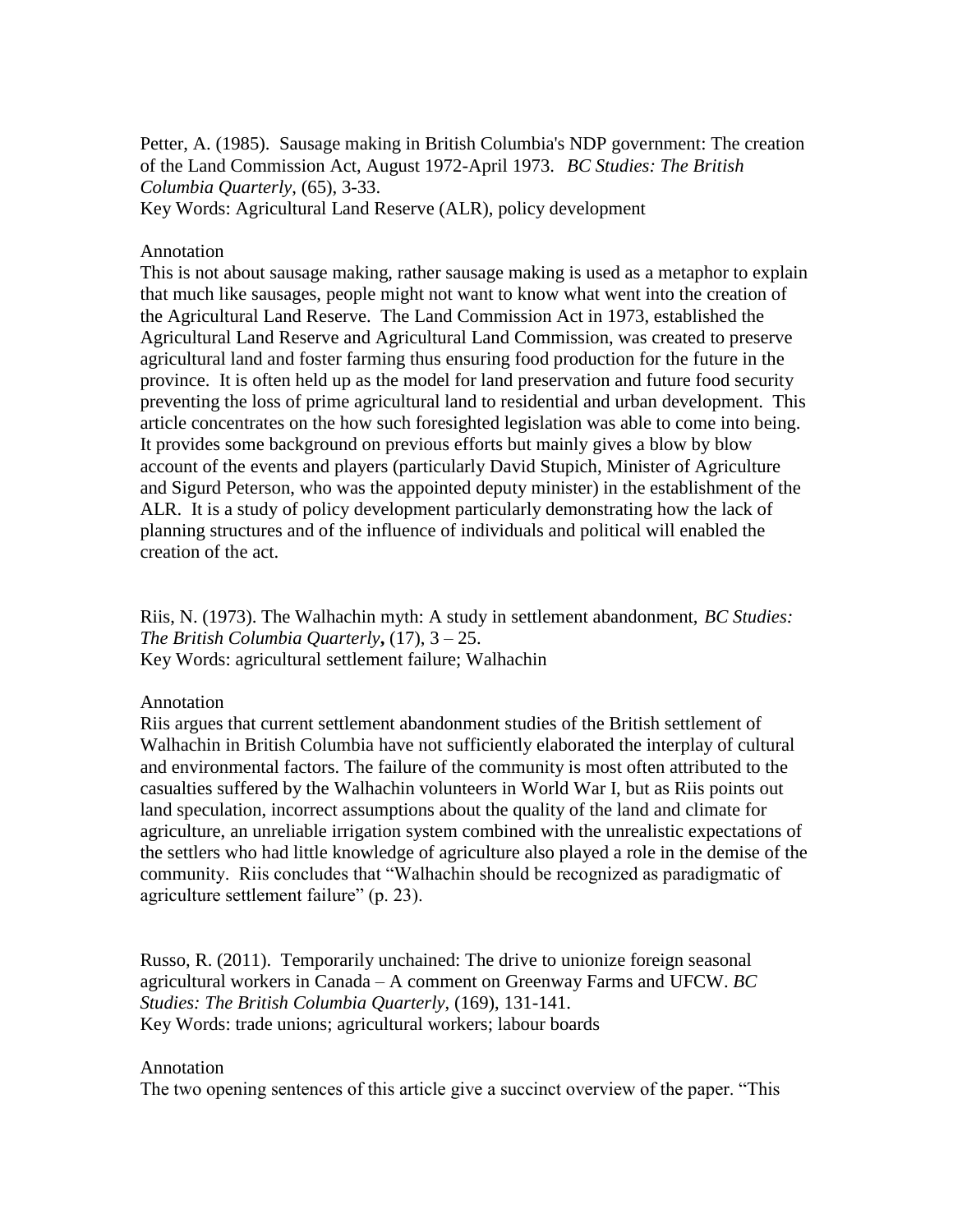case comment addresses the struggle to unionize temporary foreign agricultural labour in British Columbia. It focuses on the BC Labour Board's decision to permit the unionization of seasonal agricultural workers who come to Canada through the federally administered Seasonal Agricultural Workers Program (SAWP)" (p. 131). Farm workers are largely invisible in Canadian society. Many are here to do seasonal jobs that Canadians don't or won't fill. The statistics of death and injuries on the job are appalling. This case study follows the efforts of the United Food and Commercial Workers of Canada (UFCW) Local 1518 attempt to unionize workers at one particular farm, Greenway. The farm fought this and took their concerns in June 2009, to the BC Labour Relations Board which ruled that SAWP workers in British Columbia could unionize. However as the section "after Greenway" indicated this didn't lead to better working conditions. In fact, even though workers had the right to organize, employers have the ability not to hire them so the following year Greenway did not hire those who had been active in the union drive and those remaining fearing for their jobs voted to decertify. Thus the collective bargaining process while normally offering workers some protection actually made them more vulnerable and up to the time the article was written no action was taken by the federal government to address this.

# Stobbe, T. (2014) Green noise: Measuring the value of agricultural noise in the urban fringe, *BC Studies: The British Columbia Quarterly*, (183), 127-144.

Key Words: agricultural noise; urbanization; farmland

<span id="page-4-0"></span>Increasingly urbanization is bumping up to or infringing on prime agricultural and causing tension in the border areas known as urban fringe. This is very apparent in the Lower Mainland and Fraser Valley region of British Columbia as it contains some of Canada's most fertile farmland and is one of the province's fastest-growing metropolitan areas. This article focuses on the issue of noise. The author explains that the nuisance value of noise, or the amenity value of quiet, are what economists refer to as non-markettraded (or non-market) goods and outlines two ways noise is evaluated: contingent valuation that estimates people's willingness to pay; and hedonistic pricing that places value on the amenity or dis-amenity of a location by considering its effect on the housing market. This was followed by a report on a study of people's tolerance for the propane cannons that are used in blueberry farming to scare birds away from the consuming the crop. A survey of a random sampling of households who live within nine hundred meters of a noise-producing blueberry fields was conducted. Ninety-seven percent of the households reported that they knew commercial agricultural operations can produce noise, dust, and odour as part of their ongoing operations when they moved into their current house but they were still acrimonious about the noise. Makes one wonder about consumer decision making.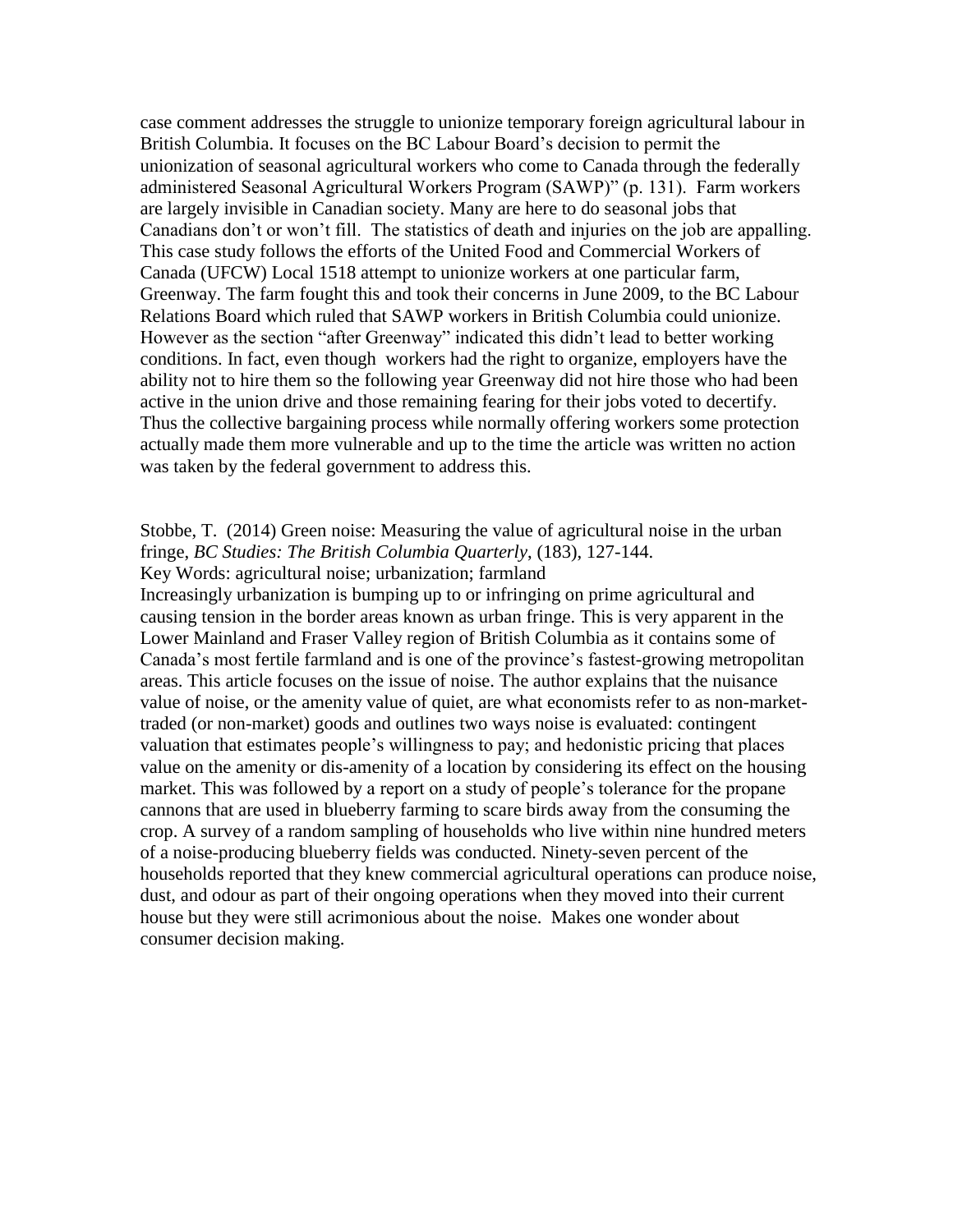# **Canneries**

Stewart, J. (1992). The Kamloops canneries: The rise and fall of a local industry, 1913- 1990. *BC Studies: The British Columbia Quarterly*, (93), 30-47. Key Words: commercial canning of tomatoes and vegetables; demise of resource industries

## Annotation

This article describes commercial canneries that existed in the Kamloops area in BC over an eight decade period. It is a case study of the history of one resource industry but many of the factors also apply to other resources. The resource in this instance was tomatoes that were grown between the trees in the orchards in the Kamloops area. The article documents the opening and closures of various canneries: the first cannery at Walhachin (1913); the Kamloops Cannery (1915) that was bought by Western Packing Company (1926), went into bankruptcy, then was bought by Charles Bickford (1929) who ran it until 1944 when it was sold to Royal City Cannery; canneries owned by Frank Carlin, James Skelly. The author also sets these canneries in context, describing the state of canning in the whole of British Columbia and the rest of Canada. "Seventy-two fruit and vegetable canneries operated in British Columbia in 1953. This number had declined to 45 by 1960 and to 17 by 1975" (p. 40). In Kamloops all the tomato canneries were gone by the 1960's. The factors that accounted for this decline (e.g., foreign ownership, vertical integration, improved refrigeration, centralization, shortage of cheap labour, increased competition from US growers, short growing season, lack of economies of scale, ineffective tariff protection) are explained in detail.

# <span id="page-5-0"></span>**Communities, Towns and Cities**

Hessing, M. (2010). After the harvest: Towards a sustainable Okanagan? *BC Studies: The British Columbia Quarterly*, (168), 121-134. Key Words: Okanagan Valley; sustainability; issues of growth

#### Annotation

In this commentary, the author shares her observations of the impact of dramatic growth in Okanagan Valley in British Columbia in the forty years she has lived in the area. She describes how the valley has changed from three small towns with farms, ranches and orchards to "post-subsistence" urban sprawl with vineyards and agro-tourism. She wonders whether continued growth and maintaining the current standard of living is sustainable. She elaborates some of the environmental impacts such as declining air quality, loss of biodiversity, water issues, skyrocketing land prices, and land use issues. She argues for addressing issues of sustainability saying that adaptation is the key to managing development for the common good. Although she doesn't sound that hopeful as she does note that human endeavours (i.e., anthropocentrism) dominate the public discourse. Sustainability is a ubiquitous term, but seldom elaborated. The paper would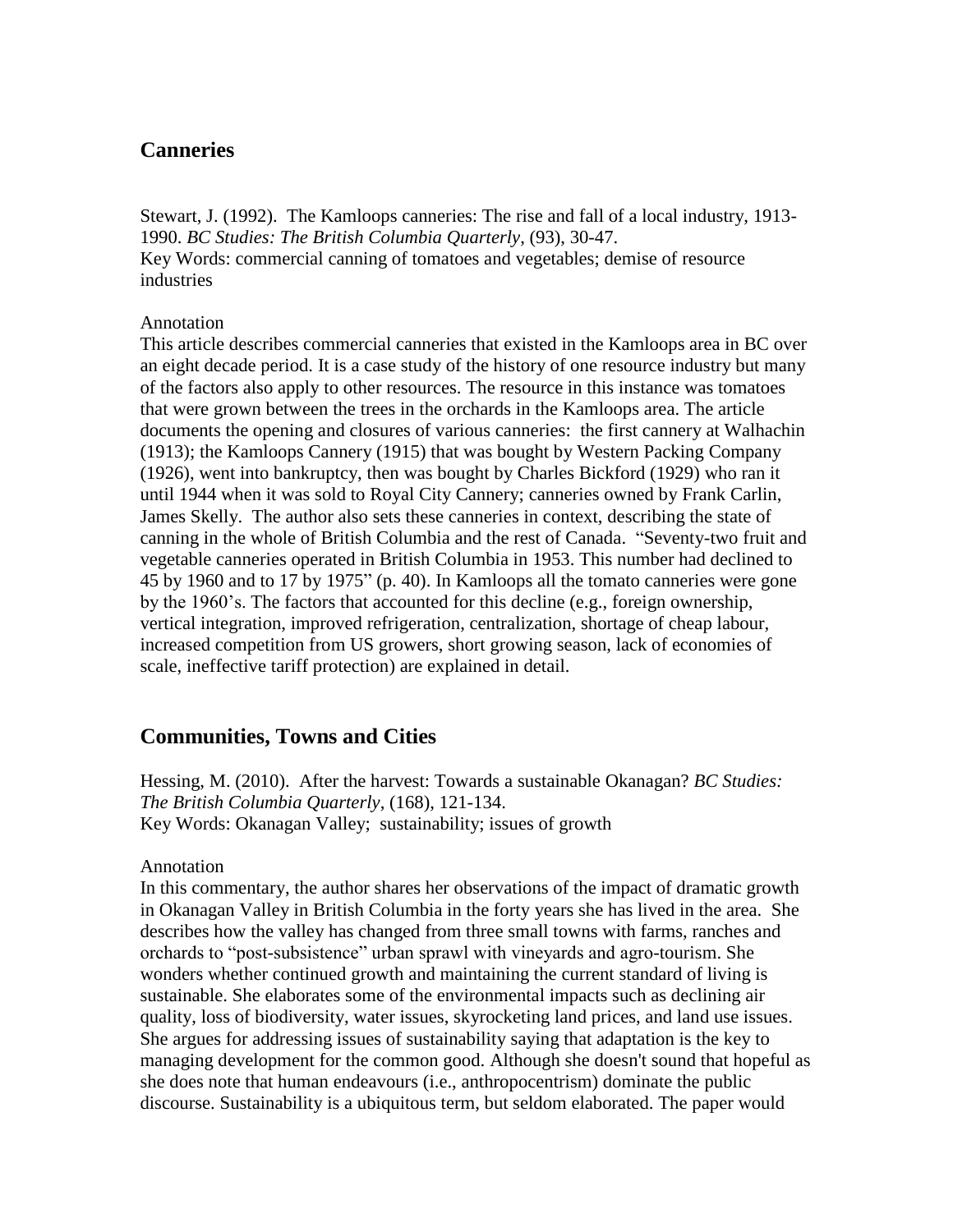benefit from considering more than just "adaptation" to what is necessary to adapt in in sustainably ways such as learning to think and behave in ways that honour and sustain the natural world, the intrinsic value of the land and biodiversity. She hints at this with comments like "while the land is geographically fixed, our ideas about, connections to, and visions of this place are dynamic" (p. 133).

Reid, J. (2008/9). The grasslands debates: Conservationists, ranchers, First Nations, and the landscape of the Middle Fraser. *BC Studies: The British Columbia Quarterly*, (160), 93-118.

Key Words: Grassland, ranching, First Nations, conservationists

# Annotation

<span id="page-6-0"></span>Often controversial issues are presented in broad strokes with the players presented in stereotypical terms missing the complexity of the issue, and the values, assumptions, and arguments of each position. This author draws from fifty interviews with conservationists, government employees, ranchers, and First Nations community members to provide a "nuanced characterization of the players in grassland politics and their interest" (p. 93). The context is the Middle Fraser River area of British Columbia (approximately from Williams Lake to Lillooet). A detailed elaboration of historical use of the land and legislated decisions that have affected the use and ecology of the area combined with a deeper understanding of the impact on the environment, economy and livelihoods lead the author to conclude that four basic changes to land allocation and use are necessary: address the issue of Aboriginal title; allocate additional lands for protection from livestock grazing; support ranchers who are using ecological conservation practices; and encourage ranchers to place conservation covenants on their properties in order to protect ecological values.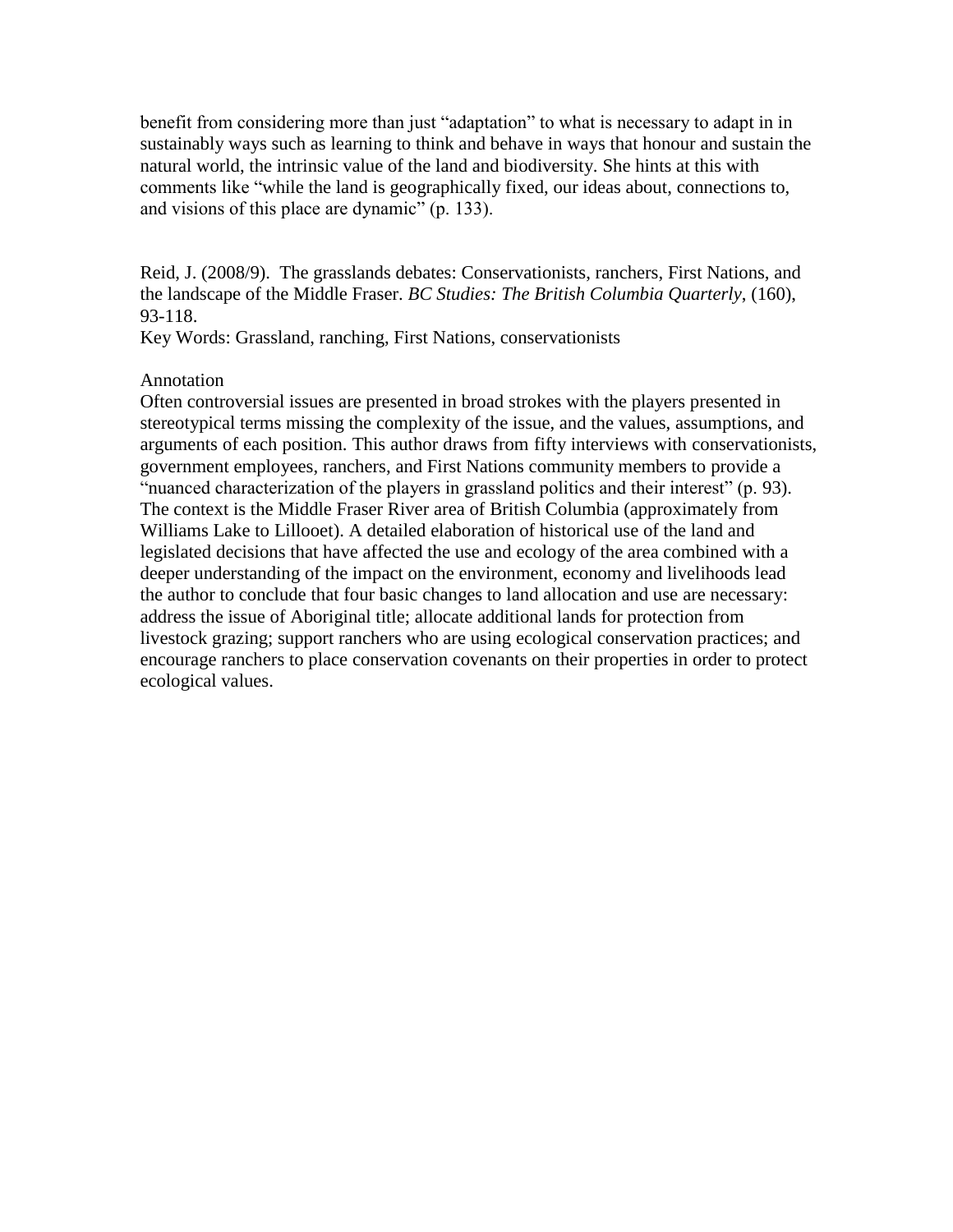# **Cookbooks**

Hlina, J. (2001/02). Delicious diversity: A review essay*. BC Studies: The British Columbia Quarterly*, (132), 81-84. Key Words: Cookbooks

### Annotation

This rather short essay describes eleven cookbooks that were published in 2000 or 2001. Ten of the eleven were published by BC presses (the one exception was from the University of Alberta). As the title suggests these cookbooks have only one thing in common, they are all cookbooks. The author provides a description of each but makes no attempt to categorize or theorize the historical the significance except to say that they indicate food trends in BC. Although she doesn't specifically name the trends it is possible to identify the following: retro recipes (replica edition of the 1915 *Five Roses Cook Book);* cultural diversity (*Salmon House on the Hill Cook Book; New Thai Cuisine; The Lazy Gourmet; Go Ahead Make My Curry!)*; barbequing (*In a Flash*); sustainable consumption *(Fish for Thought: An Eco-Cookbook*); vegetarianism (*How it all Vegan), and* focusing on a single ingredient *(Chicken! Chicken! Chicken! and More Chicken!*; *Rhubarb: More Than Just Pies).*

Pratt, G. (1998). How to cook a deer in British Columbia: Three recipes and eighteen cookbooks. *BC Studies: The British Columbia Quarterly*, (119), 87-95. Key Words: cookbooks

## Annotation

<span id="page-7-0"></span>This review essay analyzes a selection of cookbooks published between 1993 and 1998 in British Columbia classifying them into three distinct types or categories: vernacular; historical; or cosmopolitan. Three recipes on how to cook deer/vension, one from each of the categories are presented as examples to illustrate the typical characteristics of the type. Vernacular cookbooks tend to be small scale publications with recipes collected from family and friends. The language suggests a domestic, working class context rather than a professional context. Historical cookbooks focus on the settler experience and frequently use archival material such as photographs and oral histories. The author describes them as "bourgeois-official settler histories." She suggests that these two categories "talk back to colonial primitivizing narratives" (p. 94) where as cosmopolitan cookbooks "are tied up with middle-class formation and status distinctions" (p. 94) and in this sampling were often associated with high brow chefs and restaurants where regional cuisine means local ingredients meet multicultural experimentation. All the cookbooks are seen as having potential for exploring cultural hybridity.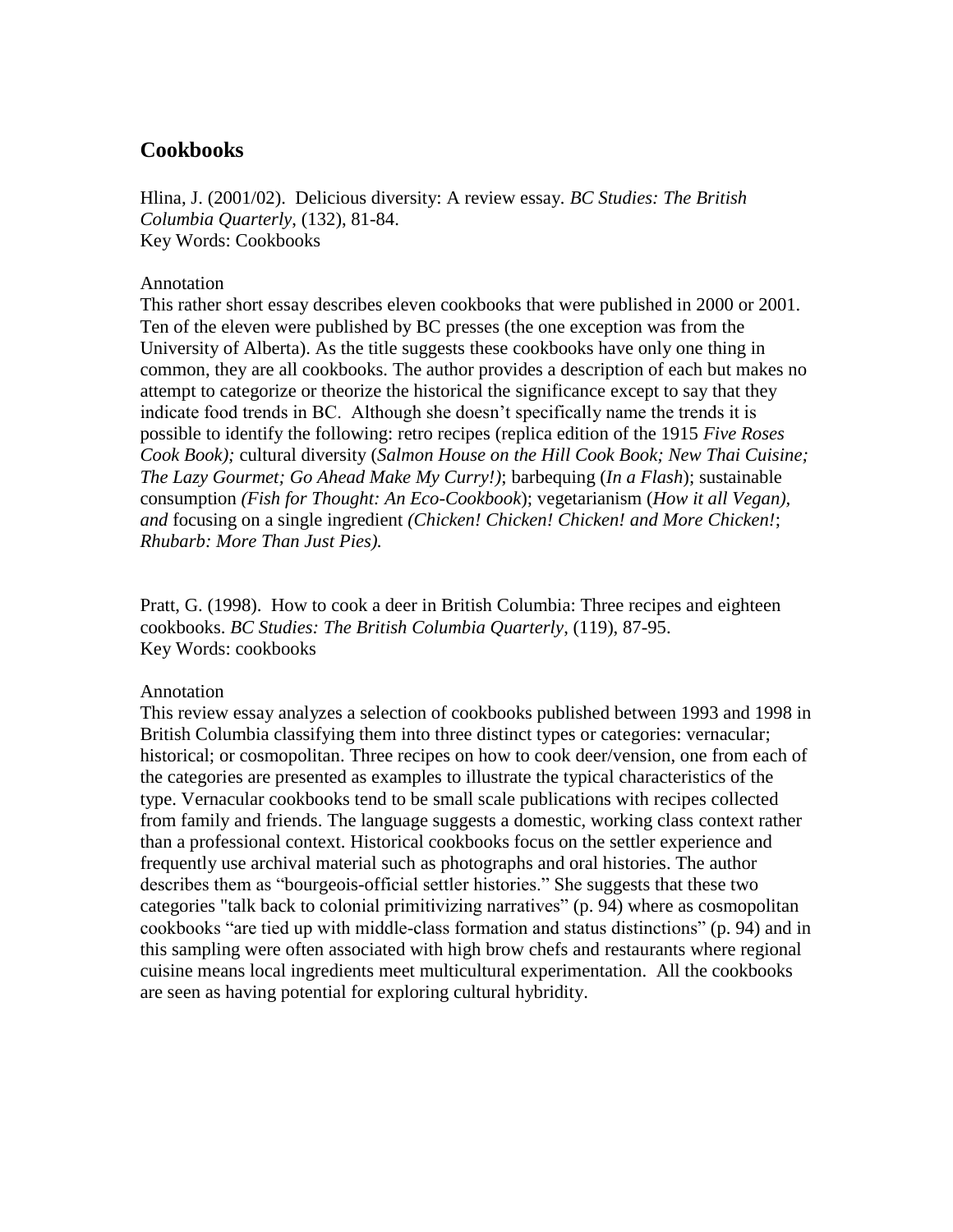# **First Nations and Indigenous Food Sources**

Berman, J. (2000). Red salmon and red cedar bark: Another look at the nineteenthcentury Kwakwaka'wakw winter ceremonial. *BC Studies: The British Columbia Quarterly*, (125/126), 53-98.

Key Words: First Nations, fish, traditional ecological knowledge, significance of food in ceremonies

# Annotation

This article is not specifically about food but is included here because foodways of the Kwakwaka'wakw people of Fort Rupert, British Columbia and they way their myths highlight the social, cultural, and ecological values and beliefs (some specifically related to food acquisition and consumption) are part of the story of the Winter Ceremonial. The author gives a very comprehensive account of her search for the fundamental meaning and spiritual significance of the nineteenth-century Kwakwaka'wakw Winter Ceremonial drawing heavily on myths that are reported and analyzed in great detail.

Campbell, R. A. (2004). A "Fantastic rigmarole": Deregulating aboriginal drinking In British Columbia, 1945-62, *BC Studies: The British Columbia Quarterly*, (141), 81-104. Key Words: liquor distribution policy; First Nations' rights

# Annotation

The author uses a riot in Prince Rupert in 1958 to set the context for a historical account of events that were set in motion to achieve legal liquor equality for British Columbia First Nations peoples in 1962. This is a very detailed account drawing from a wide range of research and newspaper account to demonstrate the discriminatory practices of the time related to whether First nations peoples were allowed access to alcohol or to establishments that sold alcohol. Very important reading given the current attempts for Truth and Reconciliation especially understanding the myths and paternalistic discourse that continue to impact First Nations peoples in British Columbia.

Deur, D., Turner, N.J., Dick, A., Sewid-Smith, D., Recalma-Clutesi, K. (2013). Subsistence and resistance on the British Columbia Coast: Kingcome Village's estuarine gardens as contested space. *BC Studies: The British Columbia Quarterly*, (179), 13-37. Key Words: estuarine gardens; colonial impact on indigenous food systems; edible roots

# Annotation

Drawing on historical accounts and the oral history of Clan Chief Adam Dick (Kwaxs i stal la), one of the co-authors, this article is a case study of contested space: Kingcome Village's Estuarine Gardens in Kingcome Inlet a long, narrow fjord on the mainland opposite northeastern Vancouver Island. It is an example of how the mechanisms of colonial dispossession of key food production lands contributed to the direct and indirect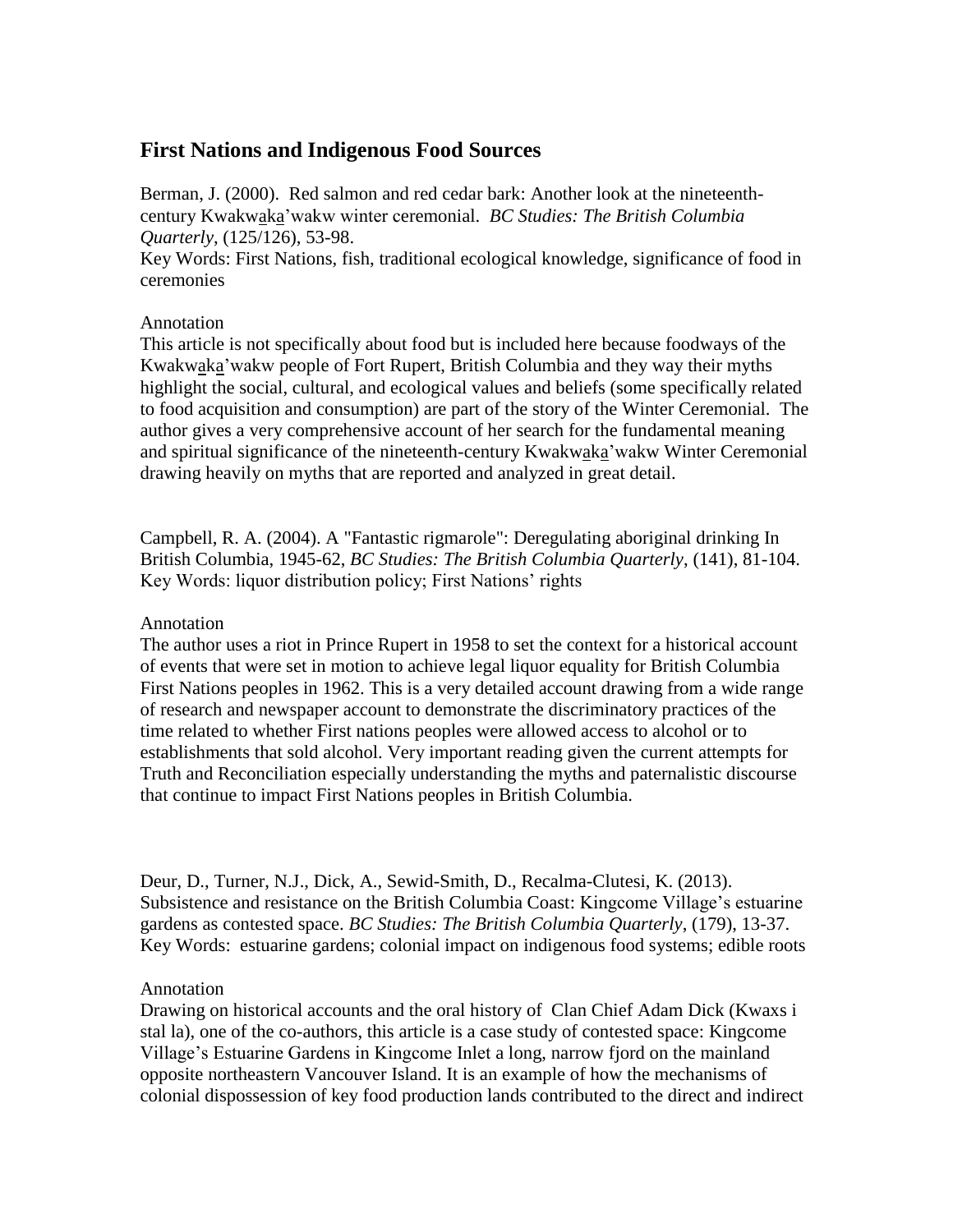erasure of Indigenous gardening practices and along with other colonial practices led to the implosion of the Kwakwaka'wakw culture. The consequences of which are still with us (e.g., diet moved away from native plant foods to outside sources of carbohydrates, food insecurity, undermining of the roles and status of women, loss of language, etc.). The land in question is where Coastal First Nations traditionally created and maintained gardens of edible roots – including springbank clover (*Trifolium wormskioldii*), Pacific silverweed (*Potentilla egedii*) and northern riceroot (*Fritillaria camschatcensis*) – through a variety of practices such as soil amendment and aeration, weeding, in situ replanting of roots, and transplanting of roots between sites. Such gardens were considered property, were managed under the guidance of clan chiefs, and were subject to rules of inheritance. The foods were important as subsistence foods and trade items. But that use was not recognized and the land was pre-empted, reclaimed and occupied by colonial settlers and converted to homesteads and economic enterprises. It continued to go unrecognized when the land was purchased 1980s by Nature Trust and administered by Ducks Unlimited overseen by the BC Government as a wetlands nature preserve. Requests by the people of Kingcome Village to use these flats for subsistence and other purposes were initially rebuffed by the conservation organizations, which viewed such uses as being largely incompatible with their conservation mandates. However, the Kwaxsistalla and many others along the coast continue to express the hope that these traditional foods will once again uphold their importance as a prestigious potlatch food and as a component of the living diet of coastal First Peoples.

Hobler, P. M. (1978). A cache of Aboriginal fishing gear from the Queen Charlotte Islands, *BC Studies: The British Columbia Quarterly*, (37), 37- 47. Key Words: archeology, food fishing, First Nations' history, tools and implements

#### Annotation

This report documents the contents of a cache found without excavation on the west coast of Moresby Island that dates back to prehistoric or early historic times. Sixty-nine curved snap-shut hooks both one-piece and composite were found along with other objects such as cedar matting and a stick that appears to have been used for cooking fish over an open fire. Illustrations and photographs of the fishing gear are included along with an discussion of the manufacture and use of hooks. The finding supports ethnographers' and Haida claims that the Haida fished for bottom fish (cod and halibut) and perhaps more than any other BC group were dependent on these species.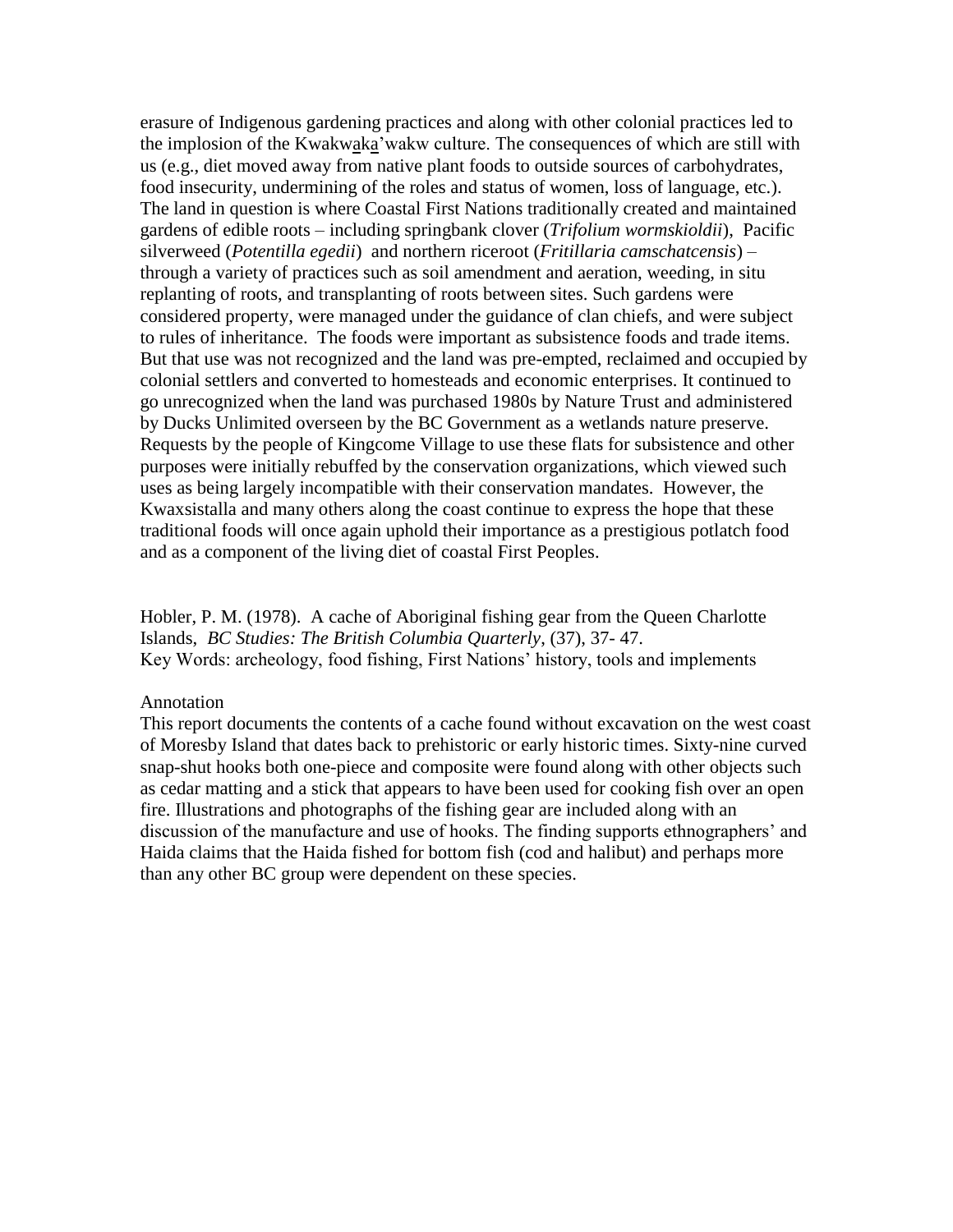Kuhnlein, H., Fediuk, K., Nelson, C., Howard, C. & Johnson, S. (2013). The legacy of the Nuxalk Food and Nutrition Program for the food security, health, and well-being of Indigenous Peoples in British Columbia, *BC Studies: The British Columbia Quarterly*, (179), 159-187.

Key Words: food security; traditional foods; nutritional health

#### Annotation

This is a report on a long-term project to designed to improve the general health and wellbeing of the Nuxalk people. The Nuxalk First Nation is located 450 kilometres northwest of Vancouver in central coastal British Columbia, accessed by land via Highway 20, 420 kilometers from Williams Lake and by sea at the port of Bella Coola. The Nuxalk Food and Nutrition Program (NFNP), began in the early 1980s to address the health problems related to the loss of a traditional diet and he rise in consumption of high processed convenience foods. Over the years the NFNP has evolved to wide range of research and participant engagement activities. Research activities included analyzing the nutritional value of Nuxalk traditional foods (e.g., eulachon grease), assessing the nutritional and health status of community members, studying the accessibility of Nuxalk foods and the patterns of use of both tradition and market foods. Community wellness activities included nutrition promotion activities at schools and other community settings, food events with elder, adults and youth, feasts and meal events using local foods, fitness classes, demonstration gardens, and so on. One of the most popular was a handbook on traditional Nuxalk foods and a recipe book. All of these had positive effects but have not solved the problem of the high degree of food insecurity linked to resource collapse, decline in local availability of traditional foods, and suspicions of contamination of wild sources of food. The authors stress the importance of the NFNP initiatives and the need for sustained support. The article ended with case studies of a number of other initiatives from other areas of the province.

Lepofsky, D. & Lyons, N. (2013). The secret past life of plants: Paleoethnobotany in British Columbia, *BC Studies: The British Columbia Quarterly*, (179), 39-83. Key Words: paleoethnobotany; First Nations foodways

#### Annotation

This is a fascinating account of paleoethnobotany or archaeobotany; "two roughly synonymous terms used to describe the study of past human relationships with the plant world" (p. 39). It focuses on research that has been conducted in British Columbia. After giving an overview of how paleoethnobotany research is conducted and the type of material found at several archeological sites the authors argue that paleoethnobotany can provide value insights into: ancient plant use; ancient social systems; human-plant interactions not identified from extant ethnobotanical knowledge and living communities; the social and economic role of women and children in the past; and issues of status, ownership, and control. Examples are included for each of these claims and the case is made for expanding this relatively new sub-discipline of archaeological inquiry and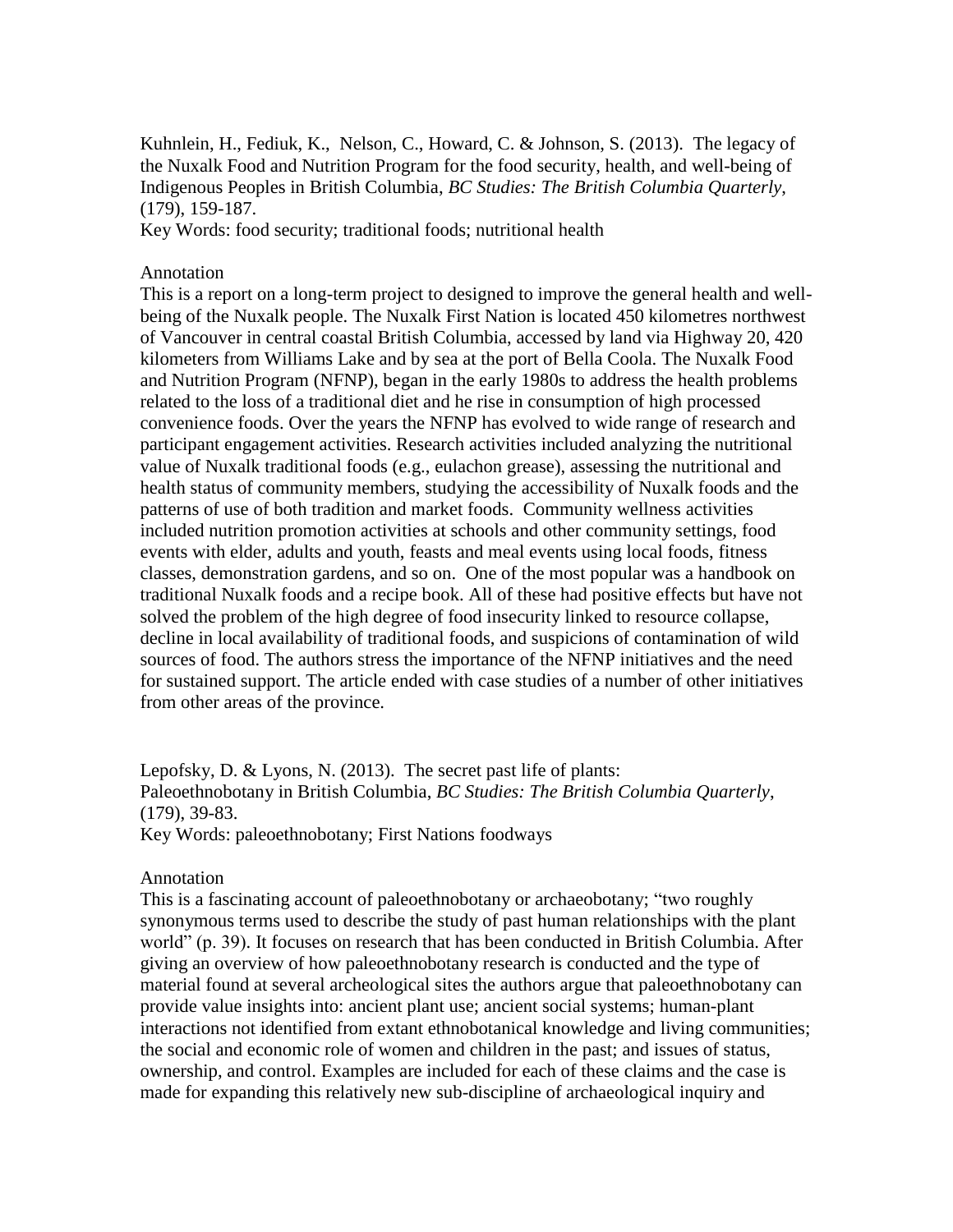analysis.

Matson, R. G. (1980-81). Prehistoric subsistence patterns in the Fraser Delta: The evidence from the Glenrose Cannery site. *BC Studies: The British Columbia Quarterly*, (48), 64-85.

Key Words: archeology, First Nations' history and culture, subsistence foods

# Annotation

Findings of interest to researchers of Northwest Coast culture are presented from an excavation in Glenrose Straight, Fraser River, British Columbia. Faunal analysis of three culture periods (Old Cordilleran 9000-4500 BP; St. Mungo 5500-3000 BP; Marpole 2400-1500 BP) suggests that substance patterns were developed *in situ* without outside influences. This research indicates that the relationship between subsistence patterns and the unique socio-cultural aspects of the Northwest Coast, should be topic for further research. Detailed description of the faunal evidence - animals and birds, fish, and shellfish - is included.

McMillan, A. D. & St. Claire, D. E. (1975). Archaeological investigations in the Alberni Valley, *BC Studies: The British Columbia Quarterly*, (25), 32-76. Key Words: archeology, First Nations' history, tools and implements, subsistence activities

# Annotation

This is a very detailed account of an archeological excavation of a single site located in Shoemaker Bay, a small body of salt water in the Somas River delta at the head of Alberni Inlet. This location shows evidence of the interaction of two Nootka speaking cultures: the Sheshaht and the Opetchesaht. The artifacts documented include: chipped stone artifacts (e.g points and knives knives); ground stone artifacts (e.g., points, knives, sandstone saws, celts); pecked and ground stone artifacts (e.g., hammerstones); bone artifacts (e.g., barbed and unbarbed points); antler artifacts (e.g., barbed harpoons); and artifacts of other materials (e.g., dentalium shell bead, animal teeth). There are illustrations to accompany the artifact descriptions. A discussion of the faunal remains gives an indication of the common food sources (land and sea mammals, fish, birds, shellfish). Radiocarbon dating indicates a span of occupancy of the site from as early as the second millennium B.C. until at least the sixth century A.D.

Schreiber, D. & Newell, D. (2006). Negotiating TEK in BC salmon farming: Learning from each other or managing tradition and eliminating contention? *BC Studies: The British Columbia Quarterly*, (150), 79-102. Key Words: Traditional Ecological Knowledge (TEK); Salmon Farming; First Nations

## Annotation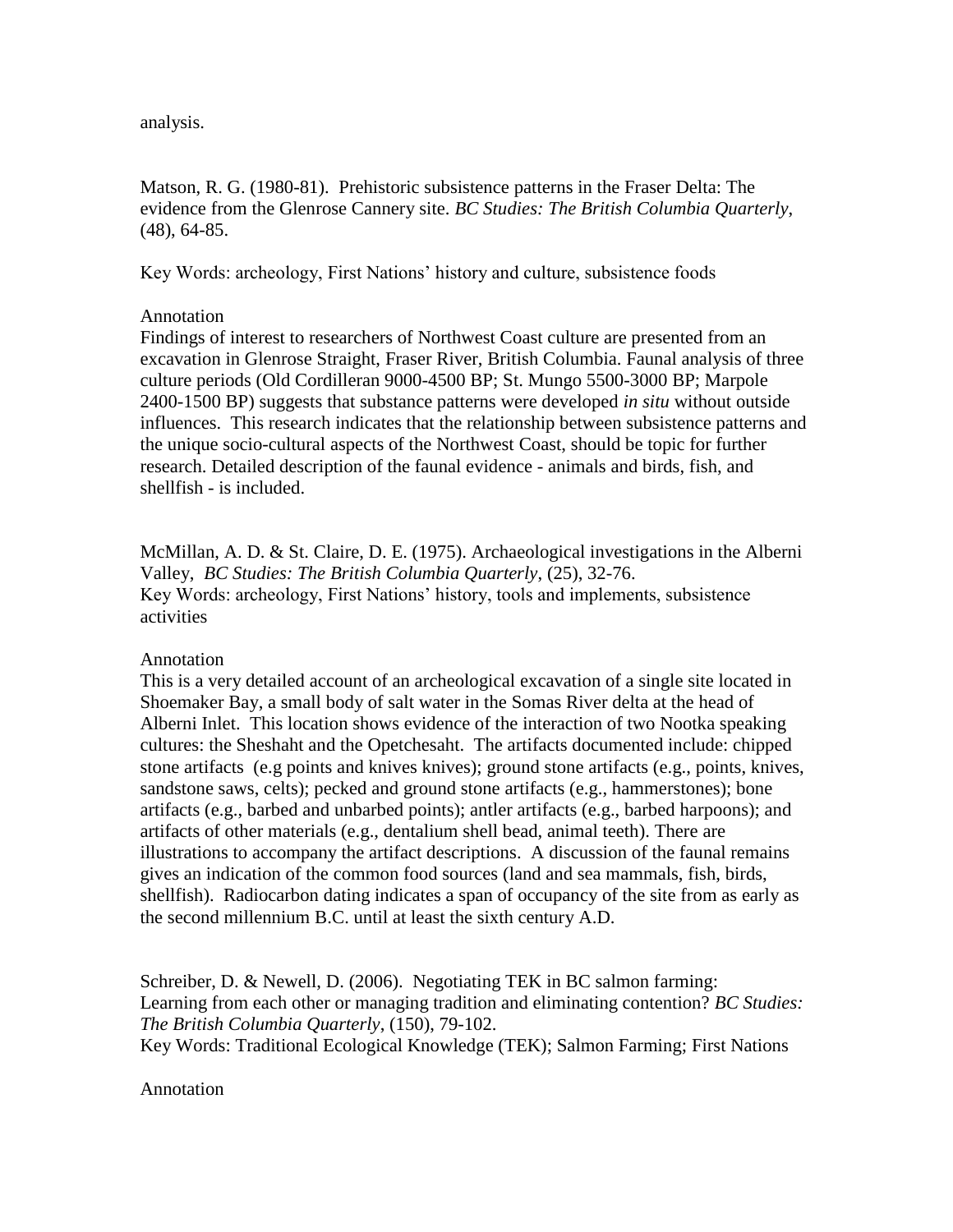This commentary offers an excellent explanation of Traditional Ecological Knowledge (TEK) clearly articulating that it is a far more complex concept than typically presented and this affects the way it is used by major resource industries, in this case fish farming. A simplistic version of TEK holds that it refers to a cumulative body of indigenous knowledge. These authors argue that it is much broader and is embedded in First Nations cultural values and systems of governance, intimately connected to ecological relationships within their territory and historically deep and future oriented. What you have is two different discourses. When fish farming becomes an issue the corporations appropriate knowledge (simplistic view of TEK) to their own ends to neutralize contention. TEK then becomes bits of knowledge stripped of all political and historical content to be used/misused in the interest of their dominant managerial interests. In particular, here in BC where there are few treaties and territories have not been ceded, the simplistic view of TEK does not question land rights or power structures and its use becomes just colonialism in disguise.

Turner, N.J., Deur, D. & Lepofsky, D. (2013). Plant management systems of British Columbia's First Peoples, *BC Studies: The British Columbia Quarterly*, (179), 107-133.

Key Words: First Nations; food sources; plant management

### Annotation

This article challenges the traditional hunter-gatherer representations of First Nation's people who lived in British Columbia. The authors state that "in the case of plants, Indigenous peoples have been active participants in sustained plant resource production systems, influencing, through diverse and intentional methods, the quality and quantities of the foods and materials on which they have traditionally relied" (p. 107) and then proceed through a number of examples to support this claim. They categorize various management strategies as: ecological (e.g., burning, transplanting, pruning); social (e.g., ownership/proprietorship, trade, feasting); technological (e.g., increasing access, improved tools); or integrated (e.g. combining strategies). The strategies are presented in a detailed table (pp. 111- 113) with references specifically to evidence of these practices in British Columbia. The last half of the article includes several case studies on the topics of tree management, estuarian root gardens, and orchard gardens. Each is accompanied with images and diagrams. This is valuable contribution to recording an aspect traditional ecological knowledge that has been given relatively little attention.

# Stryd, A. H. (1972). Housepit archaeology at Lillooet, British Columbia : The 1970 field season, *BC Studies: The British Columbia Quarterly***,** (14), 17 – 46. Key Words: archeology, First Nations' history, material culture, tools and implements

#### Annotation

A very detailed report on archeological research conducted along a 29 km section of the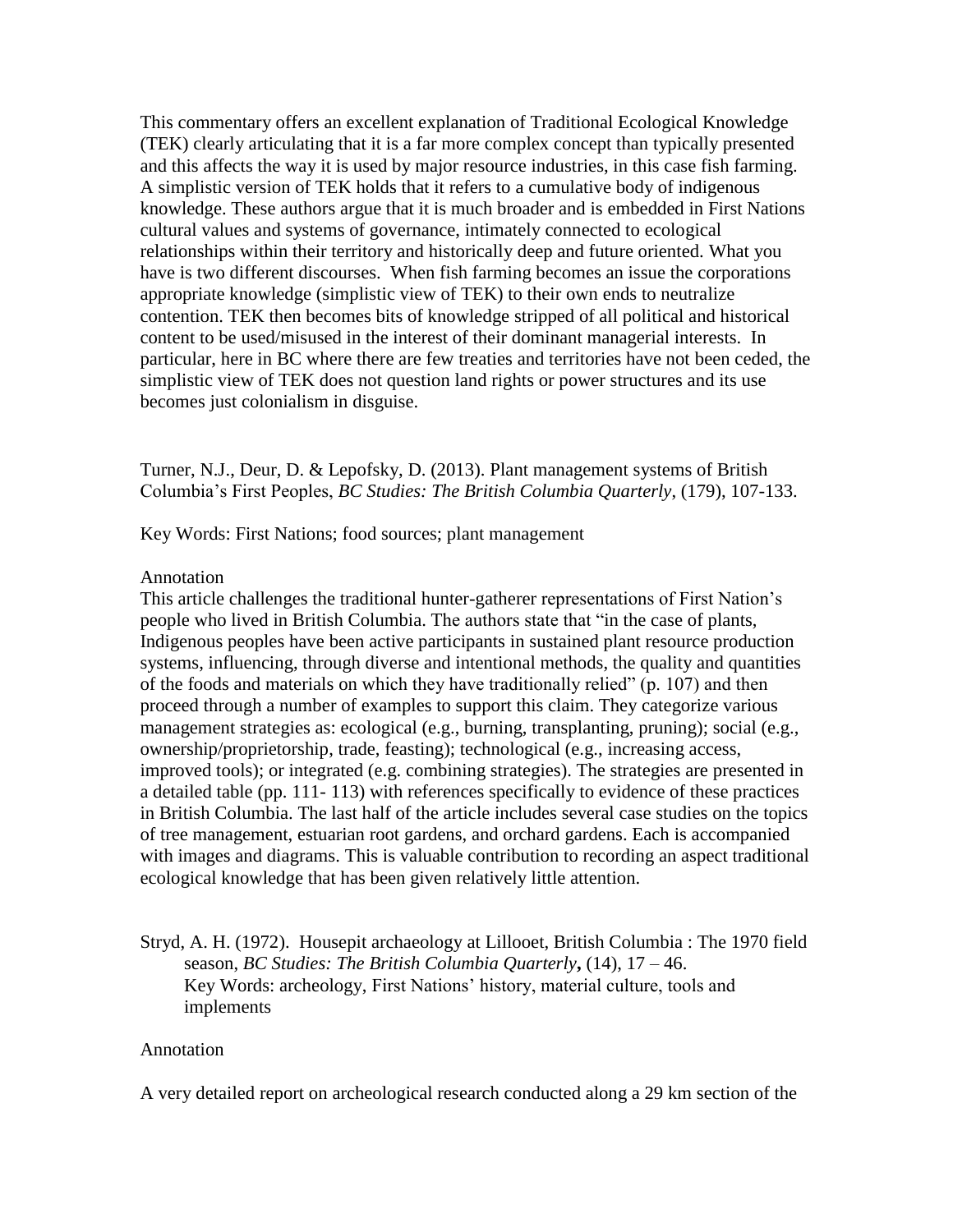Fraser River between Lillooet and Pavilion Creek known to have been inhabited by the Interior Salish-speaking Lillooet and Shuswap. Five habitation sites were examined for evidence of historic and prehistoric components. The evidence presents a rich description of material culture related to the cultures of the later Upper Middle Period and Late Period, *ca.* 1000 B.C.-1800 A.D. Of particular interest to food researchers is the detailed descriptions and images of tools found, what cache-pits reveal about the floral and fauna and animals consumed, and hearth construction.

# <span id="page-13-0"></span>**Fish and Fisheries**

Ainsworth, C. (2015/2016). British Columbia marine fisheries catch reconstruction, 1873 to 2011. *The British Columbia Quarterly*, (188), 81-89. Key Words: fishery catches

#### Annotation

This research note shares the process of trying to account for unreported data related to marine fisheries catches. Typical accounts, for example, official government statistics, leave a large portion of the catch unaccounted. Synthesizing existing literature into a catch that accounts for non-industrial landings and industrial discards, a database is presented with accompanying bar graphs that compare unreported landings with reported catches to provide a more robust picture of the total marine fishery catches. Done over time from 1873 to 2011, this reconstruction provides baseline data to assist with ecological modeling and determine extraction levels will ensure a health marine ecosystem.

Hayward, B. (1981). The B.C. salmon fishery: A consideration of the effects of licensing. *BC Studies: The British Columbia Quarterly*, (50), 39-51. Key Words: salmon, commercial fishing, licensing

#### Annotation

In setting the context for a discussion of the effects of licensing, the author begins with a historical overview of the industry explaining the factors that gave rise to fisheries becoming a staple resource industry (e.g., establishment of canneries, access to cheap reliable gas engines). Each of the varieties of salmon are described and the related fishing gear and techniques elaborated. Licensing was initiated to establish biological control on salmon harvests and also to ensure economic viability and stability of the industry. This article focuses on a most contentious licensing that was enacted in BC in 1968. It explains the impact of licensing in great detail and concludes that "In terms of the history of Canada's regulation of the exploitation of natural resources, the management of the salmon resource could at best be described as awkward, at worst incompetent" (p. 49) suggesting that a resource allocation quota system would be more effective.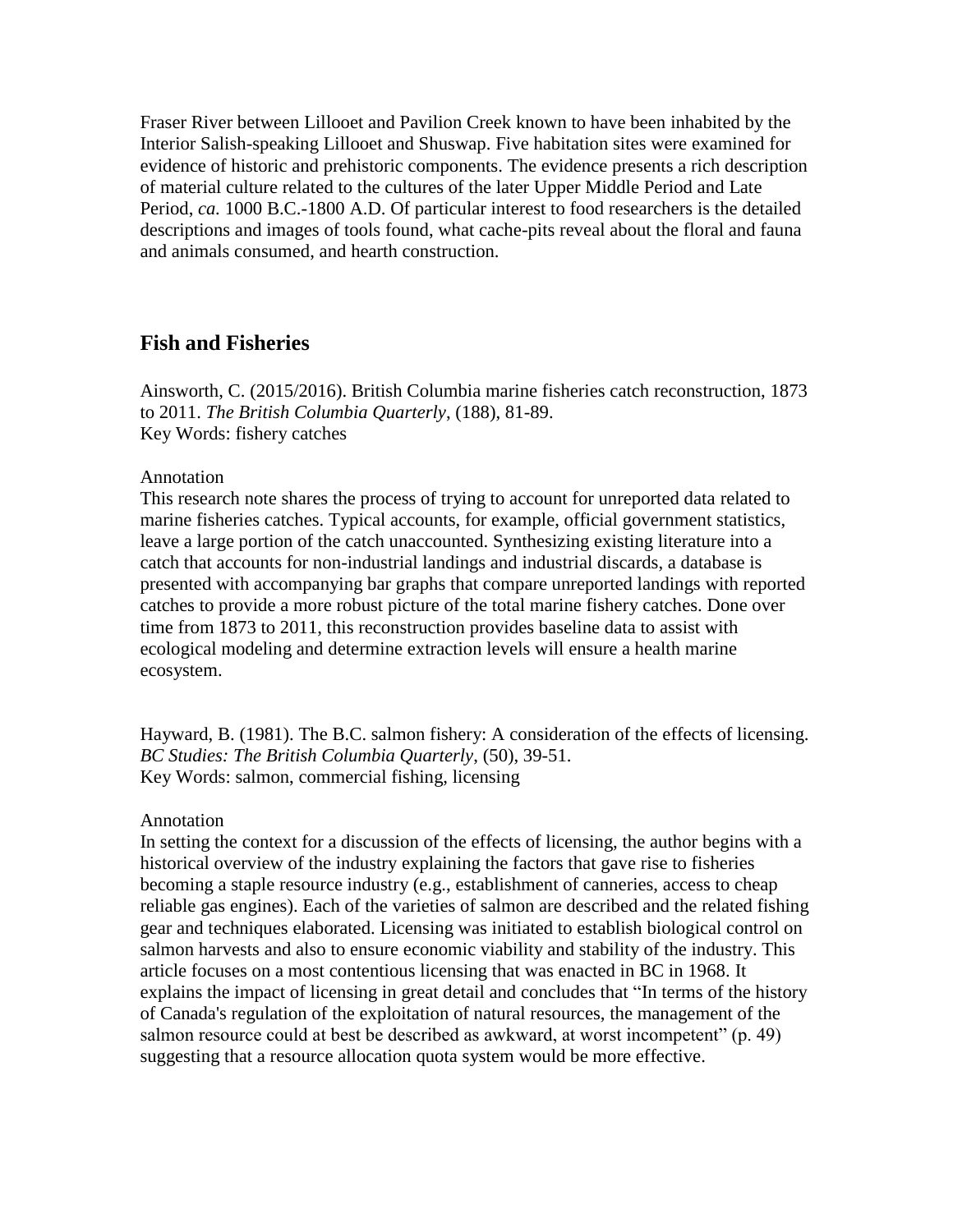Marchak, M. P. (1988-89). What happens when common property becomes uncommon? *BC Studies: The British Columbia Quarterly*, (80), 3-23. Key Words: fisheries, common property, free goods

### Annotation

The author argues for conceptual clarity in using the term "common property" to describe the fish in BC waters. Frequently the discourse of fish as common property is used in research and policy making related to the fishing industry. Marchak contends that this use of the term is "logically flawed and factually false". She elaborates her argument by tracing the etymology of the term and its use in economic theory where the commons or common property was co-managed by the users pointing out that management by the state is not co-management as the state is answerable to the stakeholders (businesses where profits and competition not cooperation rule) and therefore cannot manage the resources as if they are the commons. Comparing fish to forests, she also makes the distinction between mobile (fish) and immobile (trees) resources questioning whether mobile resources can be considered common property.

Millerd, F.W. (1988). Windjammers to eighteen wheelers: The impact of changes in transportation technology on the development of British Columbia's fishing industry, *BC Studies: The British Columbia Quarterly*, (78), 28-52.

Key Words: fishing, exports, transportation technology, salmon, halibut, herring and pilchards

## Annotation

Windjammers are sailing ships and eighteen wheelers are transport trucks but this article covers all the technological advances in-between that have affected getting fish caught in BC waters to both local and export markets. In particular, a historical perspective on the commercial development of four fisheries are covered in detail: salmon, halibut, herring and pilchard. While each fishery has evolved in a different manner each has been influenced by technological advances in fishing crafts (e.g., diesel engines, electric lights, fish packers), processing plants (e.g., canneries, refrigeration), and shipping routes (e.g., transcontinental railroads and highways). Despite improved transportation, technology, mechanization and communication, the author acknowledges that there are other factors as well that have influenced the stability/instability of the industry.

Pechlaner, G. & Rutherford, M. B. (2006). Common future, different policy paths? Managing the escape of farmed Atlantic salmon in British Columbia and Washington state, *BC Studies: The British Columbia Quarterly*, (150), 77. Key Words: farmed salmon

## Annotation

One of the major risks associated with salmon farming in costal waters is escapement of Atlantic salmon into the Pacific ecosystem. Since British Columbia and Washington state share these waters the possibility of coordinating salmon escape policies exists. This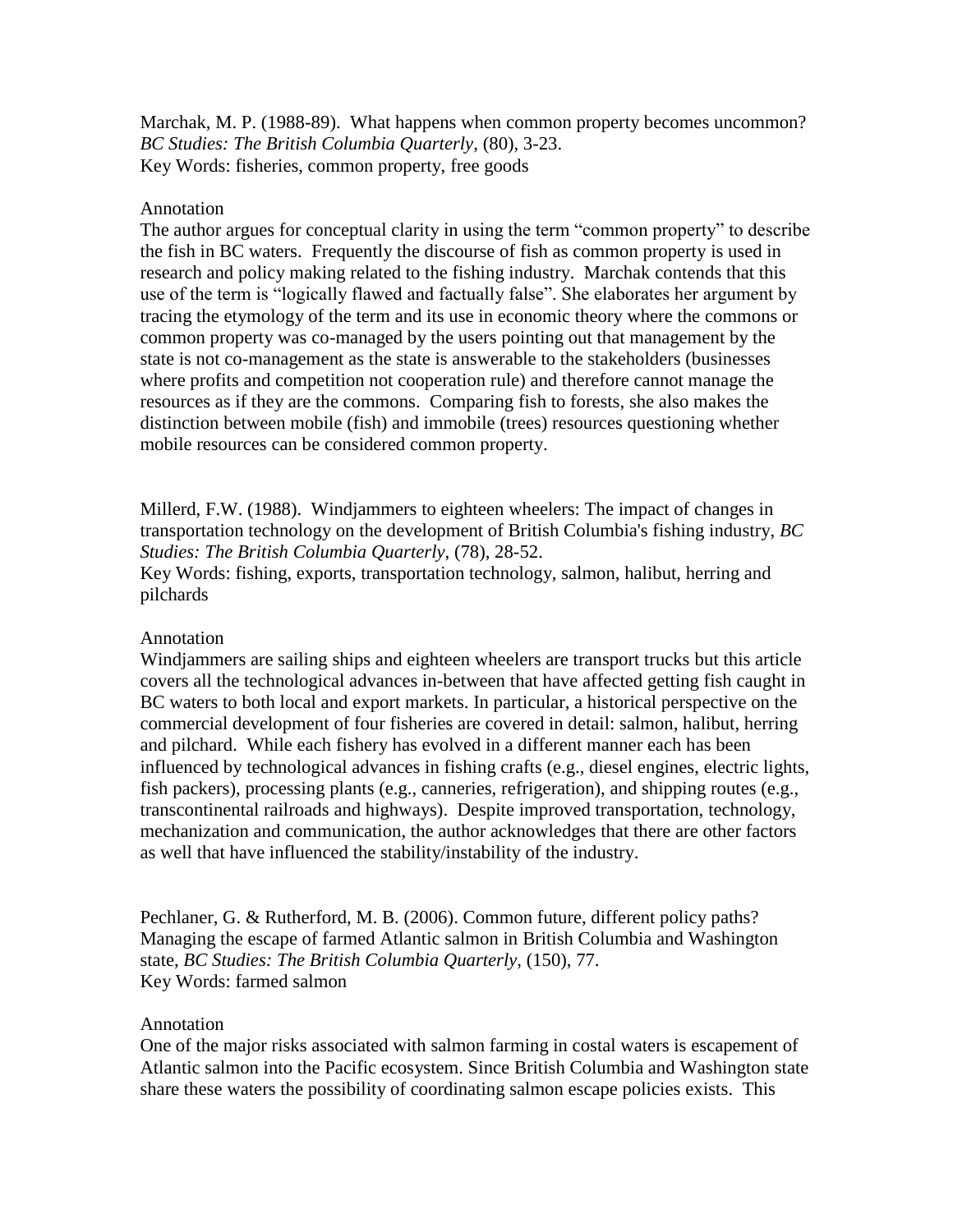paper compares the policies of the two jurisdictions from 1970 to 2003. Significant events in salmon aquaculture policy in BC and Washington state (presented in a timeline in an appendix) are examined for points of convergence and divergence. Significant differences in research and monitoring were noted whereas there was greater similarity in compliance and enforcement although for different reasons. The authors conclude that "Both Washington and British Columbia have, in effect, needed to go back to the drawing board to establish clearer conditions of aqua culture licensing. While British Columbia chose to focus on process, specifying the particulars of escape prevention measures, Washington, focusing on the end product, has been developing clearer definitions of what constitutes a violation" (p. 69). They go on to outline three developments that could have a major effect on existing and future policy dynamics: changes in governments; demand for greater seafood production; and the marking of farmed salmon.

Rajala, R. (2012/13). "Streams being ruined from a salmon producing standpoint": Clearcutting, fish habitat, forest regulation in British Columbia, 1900-1945. *BC Studies: The British Columbia Quarterly*, (176), 94-132. Key Words: fisheries; forestry

#### Annotation

The very detailed article, complete with images describes the going conflict between forestry and fisheries in the province of British Columbia and gives an insight into why so little progress has been made in overcoming obstacles to protection of riparian zones in rivers and steams. It particularly highlights the formative period of both industries from the early 1990s to World War II demonstrating how since that time forestry has always taken priority over fish.

Silver, J. (2014). Shellfish and coastal change: Pacific oysters and Manila clams in BC waters, *BC Studies: The British Columbia Quarterly*, (181), 83-103. Key Words: shellfish farming

#### Annotation

Pacific oysters and Manila clams are non-native species that were introduced in intertidal waters of BC in the early 1900s. Although harvesting and processing intertidal shellfish from the coastal waters has existed for centuries, it wasn't until the 1970s that the BC government made almost four thousand hectares of intertidal and nearshore space available in the form of private marine tenures for shellfish aquaculture that shellfish farming really intensified. Traditionally, commercial shellfish production has a minimal known effect on other coastal marine resources. The fact that it requires clean water, doesn't use introduced food or chemicals and produces little waste makes it appear environmentally sound. However, in the view of this author this politically neutral view of the industry is misleading. For example, with the introduction of marine tenures, some oyster production adopted submerged techniques freeing up intertidal space for Manila clam production but Manila clam production is akin to mono-cropping as the intertidal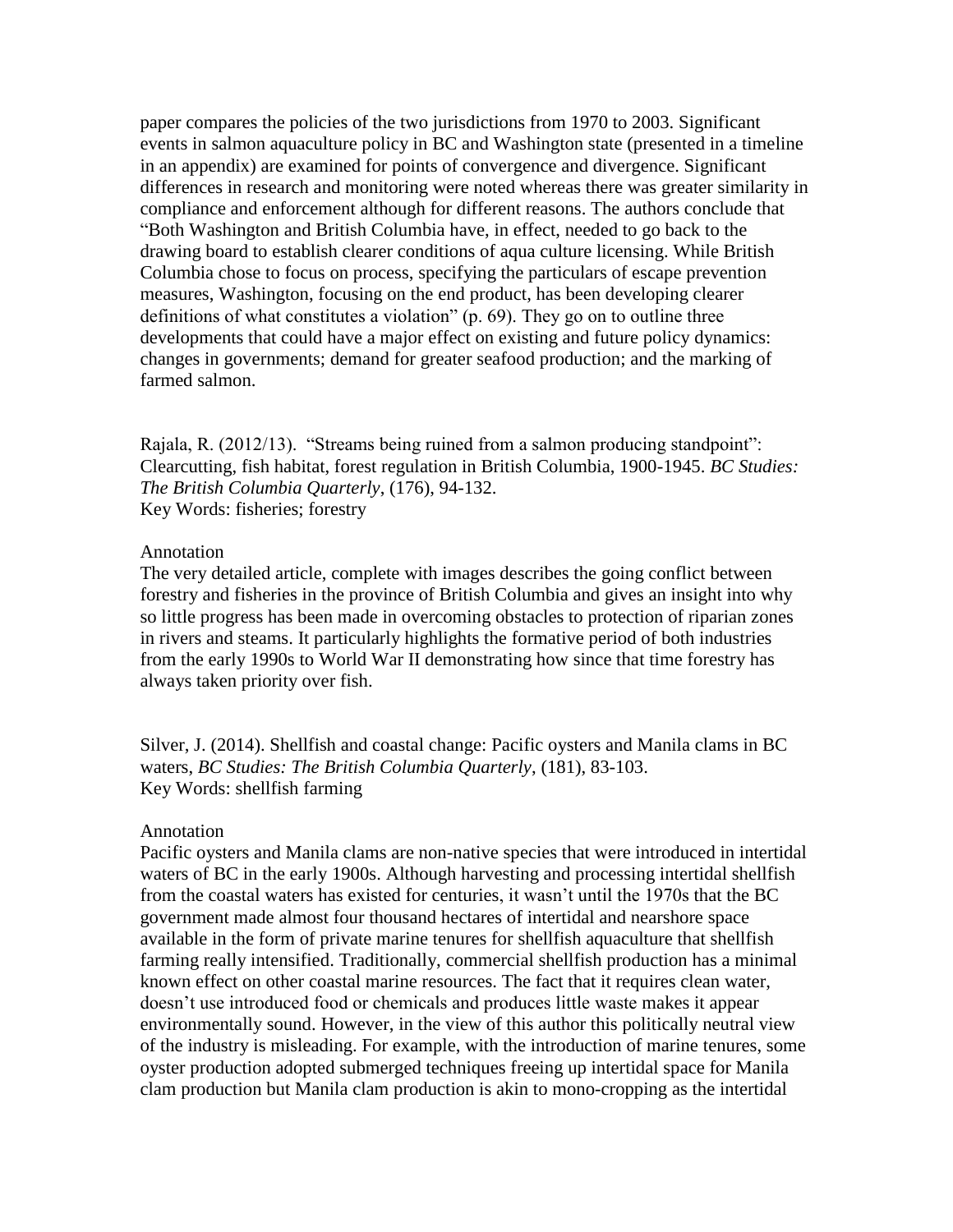terrain is cleared of all biodiversity resulting in greater production per hectare and greater profit. Thus the industry is not as neutral as it appears. The author recommends more research that uses an assemblages approach to fill in the gaps left in typical research, to challenge assertions that shellfish farming is a culturally and environmentally ideal use of intertidal and nearshore ocean space in British Columbia.

Tollefson, C. & Scott, R. (2006). Charting a course: Shellfish aquaculture and Indigenous rights in New Zealand and British Columbia, *BC Studies: The British Columbia Quarterly*, (150), 3-41.

Key Words: aquaculture, commercial shellfish production, First Nations' rights

# Annotation

This article presents extensive research into the state of shellfish aquaculture in BC and in New Zealand suggesting that there is potential for this to become a major industry in BC and that possibility could informed by the way the industry was developed in New Zealand. The paper is presented in four parts: part 1 is an overview of the current state and prospects of shellfish aquaculture in the two jurisdictions tracing the growth of the industry from its early successes to current challenges and opportunities it now confronts; part 2 focuses on New Zealand and the conditions that led unprecedented growth in the industry there; part 3 compares laws and policies related to shellfish aquaculture regulation and the accommodation of indigenous rights and interests in BC and New Zealand; part 4 discusses the main legal and political impediments developing the economic potential of shellfish aquaculture in British Columbia.

Vance, M. E. (2008). "Mon – he's a gran' fish": Scots in British Columbia's interwar fishing industry. *BC Studies: The British Columbia Quarterly*, (158), 33-61. Key Words: trade unions; Scottish influence on the BC fishing industry

# Annotation

To set the context of this article the author introduces the Anglo-British Packing Company (ABCCo) and discusses how using the "Wee Scottie" brand on canned salmon donated for the war effort established an association of the brand and patriotism that the company wanted to promote after the war. It is an example of the influence of Scottish capitalists in the fishing industry in the province. There is considerable information on the fishing industry in the province noting the ethnic origins of fishers and cannery workers and a map show how many of the canneries in the interwar years had Scottish names. Then the main focus of the article shifts to a relatively overlooked aspect of Scottish emigration to BC, their involvement in unionizing the fishing industry. "This movement was led by the Fishermen's Industrial Union (FIU), which was formed by the Communist Party of Canada (CPC) under the Workers Unity League (WUL) with the goal of organizing all of the industry's fishers and shoreworkers into one union" (p. 46). While Scots were not the dominant group in the fishing fleet, they were heavily represented among the fishers who were seeking to unionize the industry (an Appendix lists Scottish born union members identified in *The Fisherman*)*.* The author claims the